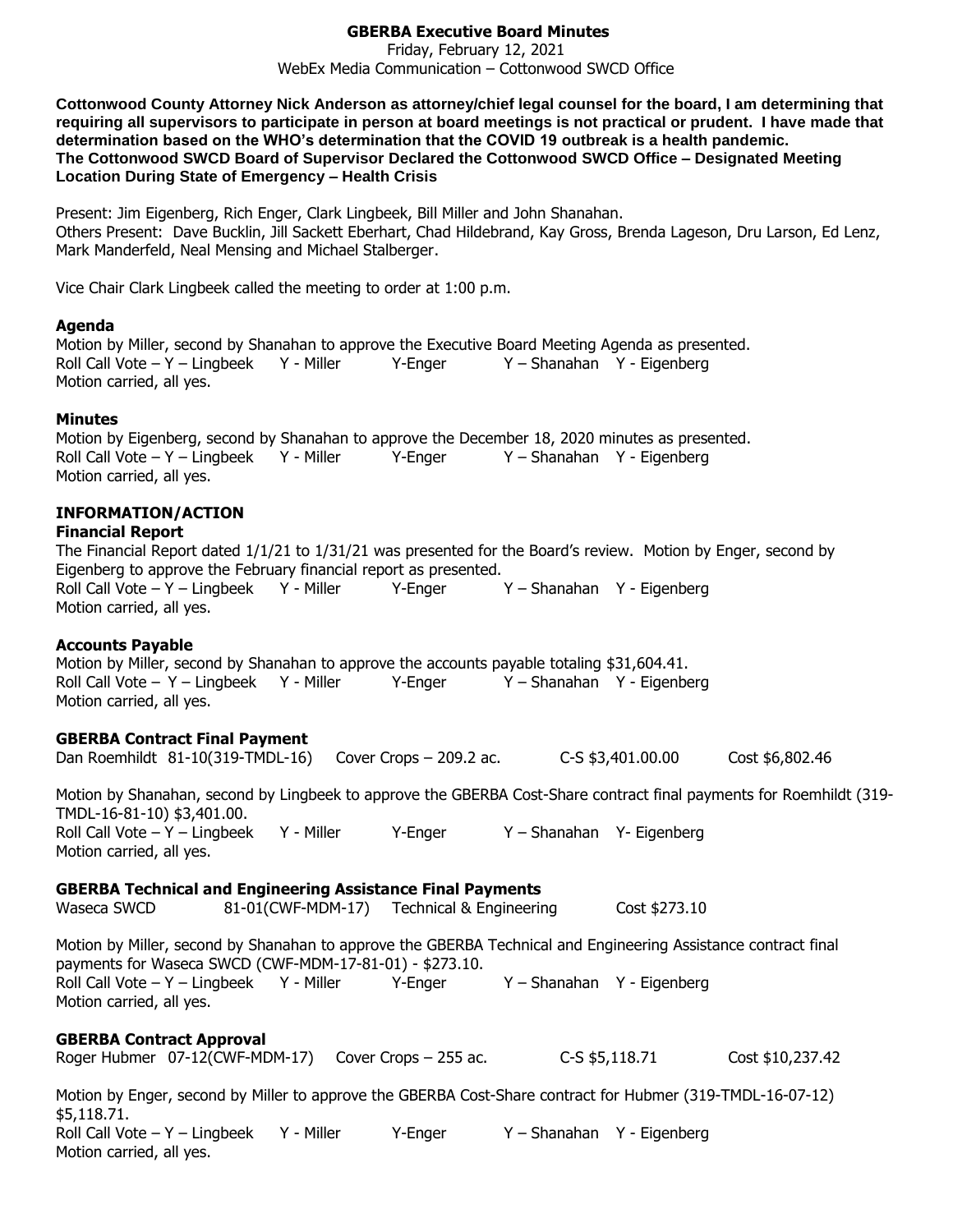# **Page 2 GBERBA Executive Board Minutes February 12, 2021**

# **MAWQCP Contract Approval and Payment**

| Redwood SWCD          | MAWQCP(TS-64-5-07) | <b>Additional Technical Assistance</b> | \$6,000.00 |
|-----------------------|--------------------|----------------------------------------|------------|
| Ian Sandager          | MAWQCP(67-5-23)    | Worksheet Incentive                    | \$100.00   |
| Michael Sandager      | MAWQCP(67-5-24)    | Worksheet Incentive                    | \$100.00   |
| Marvin Tofteland      | MAWQCP(67-5-25)    | Worksheet/Certification Incentive      | \$300.00   |
| <b>Buendorf Farms</b> | MAWQCP(22-6-24)    | Worksheet Incentive                    | \$100.00   |
| <b>Brent Hilbert</b>  | MAWQCP(65-6-09)    | Worksheet/Certification Incentive      | \$300.00   |
| <b>Brent Miller</b>   | MAWQCP(51-5-17)    | <b>Certification Incentive</b>         | \$200.00   |

Motion by Enger, second by Shanahan to approve the MAWQCP incentives for Redwood SWCD (\$6,000.00), Tofteland, Hilbert (\$300), Miller (\$200.00) and I. Sandager, M. Sandager and Buendorf (\$100.00). Roll Call Vote – Y – Lingbeek Y - Miller Y-Enger Y – Shanahan Y - Eigenberg Motion carried, all yes.

## **Review Grant Report**

**Multipurpose Drainage Management Grant – Request next 40%** - Update **Multipurpose Drainage Management Grant** – From Waseca SWCD Board of Supervisors – Update Will be unable to extend because of legislative language associated with the clean water funds.

# **BWSR Grant Agreement**

Motion by Enger, second by Miller to approve the BWSR FY21 Clean Water Fund Competitive Grants Program – Watonwan Watershed Drinking Water Protection C21-8921 grant amendment for \$54,900 and expiring December 31, 2023.

Roll Call Vote – Y – Lingbeek Y - Miller Y-Enger Y – Shanahan Y - Eigenberg Motion carried, all yes.

# **COORDINATOR REPORT**

# **MN Agricultural Water Quality Certification Program**

Update on progress made in areas 5 and 6 – See Certification Specialist Reports. Over 750,000 acres and over 1000 certified producers statewide!

GBERBA has the Area 5 and 6 MAWQCP administrative contract approved through 2021. The Minnesota Agricultural Water Quality Certification Program has launched three new endorsements in addition to 10-year certification a farmer or landowner receives in the program. The endorsements are for soil health, integrated pest management, and wildlife. Introduction of Dru Larson, MN/IA Conservation Corps Member.

# **2017 MPCA 319 Grant - Cover Crops and Alternative Tile Intakes**

An Implementation Policy Paper for this grant titled "Greater Blue Earth River Basin TMDL Implementation" is found on the GBERBA web site. Cover crops: \$50.00 dollars per acre maximum, 50% c/s (\$25.00 ac.). Prioritization required. Alternative intakes: Rock and pattern tile. \$500.00 maximum with 50% cost share.

Perforated risers, broom and other water quality intakes: \$200.00 maximum and 50% cost share. These are federal dollars and require state or local match.

### **For 2020, the cover crop acre limits are removed. The 50% cost share rate will continue. GBERBA staff has requested and received an extension of this grant due to 2019 weather conditions and the Covid-19 outbreak. The new end date of the grant will be August 31, 2021.**

This grant funding is now running low. Funding will be awarded as available. Please pass this notice on to landowners wishing to apply.

# **2017 CWF Grant- Multipurpose Drainage Management**

Multipurpose Drainage Management **-** \$301,200: Projects for this Drainage Grant will need to be located in public ditch sheds. **GBERBA member entire counties are eligible**. Priority parameters to identify the eligible ditches. A guidance policy sheet is online.

At this time, GBERBA has received a second grant time extension. In addition, GBERBA can pay grant-engineering funds to approved projects even if not constructed prior to grant deadline. The new grant end date is April 30, 2021. Waseca SWCD is asking BWSR, a project time extension for a (water storage) wetland restoration.